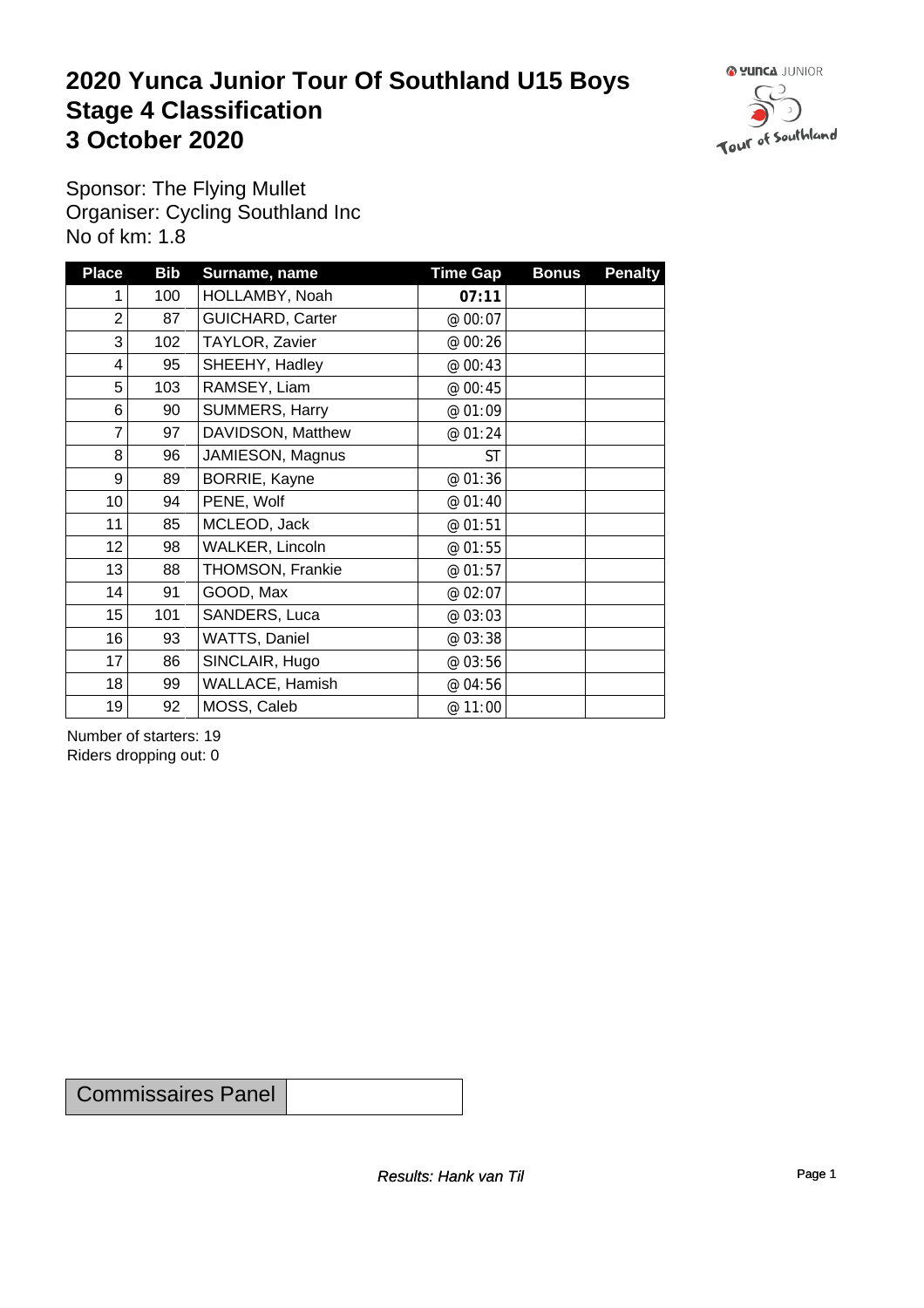### **2020 Yunca Junior Tour Of Southland U15 Boys General Classification (Stage 4)**<br> **3 October 2020 3 October 2020**



Organiser: Cycling Southland Inc

| <b>Place</b>            | <b>Bib</b> | Surname, name           | <b>Time Gap</b> |
|-------------------------|------------|-------------------------|-----------------|
| 1                       | 100        | HOLLAMBY, Noah          | 2:43:02         |
| $\overline{\mathbf{c}}$ | 87         | <b>GUICHARD, Carter</b> | @ 00:39         |
| 3                       | 95         | SHEEHY, Hadley          | @ 06:19         |
| 4                       | 96         | JAMIESON, Magnus        | @ 06:42         |
| 5                       | 89         | BORRIE, Kayne           | @ 06:53         |
| 6                       | 102        | TAYLOR, Zavier          | @ 07:09         |
| 7                       | 90         | SUMMERS, Harry          | @ 09:21         |
| 8                       | 94         | PENE, Wolf              | @ 09:32         |
| 9                       | 98         | <b>WALKER, Lincoln</b>  | @ 11:06         |
| 10                      | 97         | DAVIDSON, Matthew       | @ 11:18         |
| 11                      | 86         | SINCLAIR, Hugo          | @ 13:11         |
| 12                      | 88         | <b>THOMSON, Frankie</b> | @ 13:27         |
| 13                      | 91         | GOOD, Max               | @ 16:22         |
| 14                      | 103        | RAMSEY, Liam            | @ 16:41         |
| 15                      | 101        | SANDERS, Luca           | @ 16:47         |
| 16                      | 85         | MCLEOD, Jack            | @ 19:11         |
| 17                      | 93         | <b>WATTS, Daniel</b>    | @ 45:28         |
| 18                      | 99         | <b>WALLACE, Hamish</b>  | @ 47:31         |
| 19                      | 92         | MOSS, Caleb             | @1:46:42        |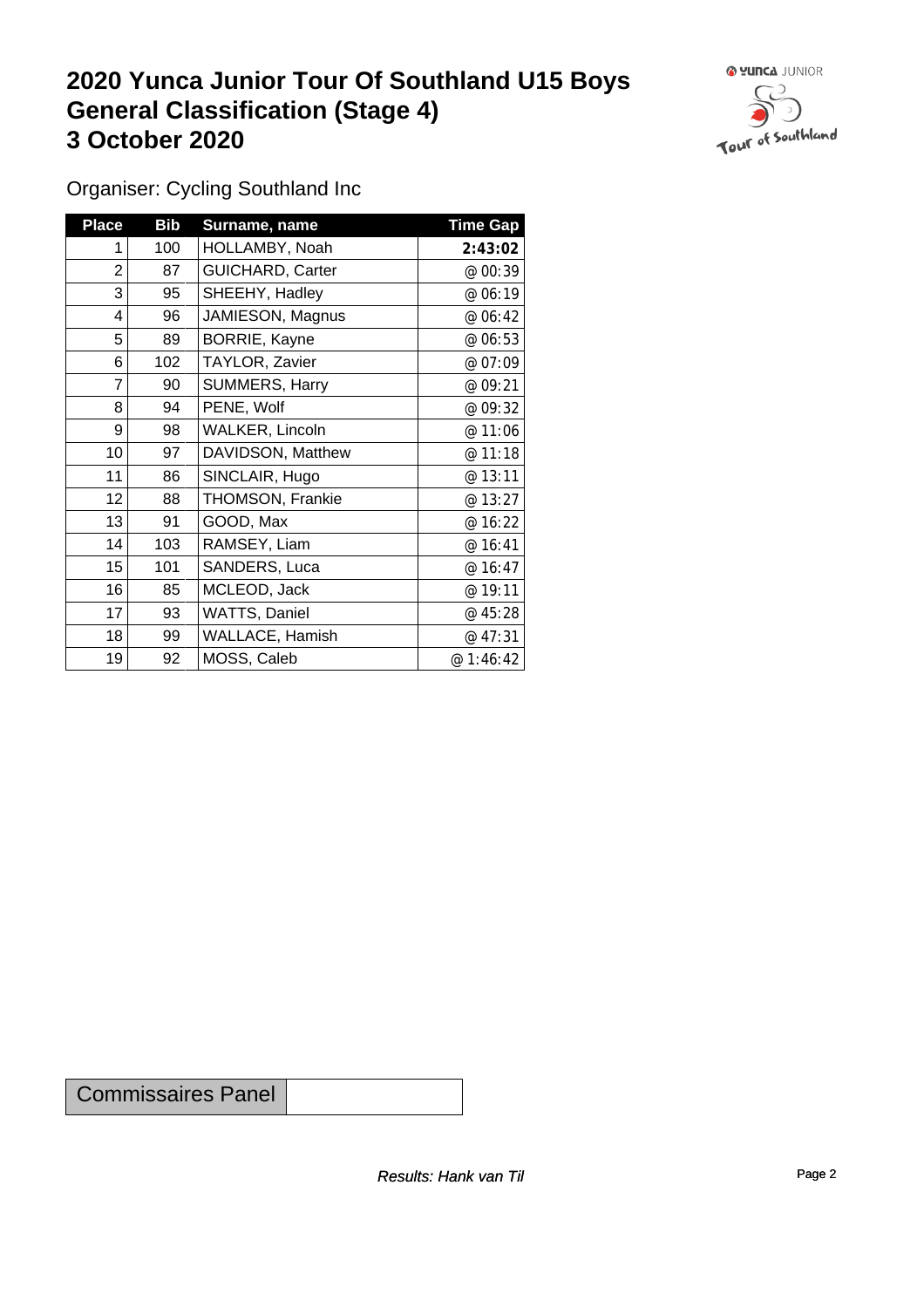# **2020 Yunca Junior Tour Of Southland U15 Boys Sprint Classification (Stage 4) 3 October 2020 1999 1999 1999 1999 1999 1999 1999 1999 1999 1999 1999 1999 1999 1999 1999 1999 1999 1999 1999 1999 1999 1999 1999 1999 1999 1999 1999 1999 1999 1**



Organiser: Cycling Southland Inc

| <b>Place</b> | Bib | Surname, name           | <b>Points</b> |
|--------------|-----|-------------------------|---------------|
|              | 100 | HOLLAMBY, Noah          | 10            |
|              | 86  | SINCLAIR, Hugo          | 6             |
| 3            | 87  | <b>GUICHARD, Carter</b> |               |
| 4            | 95  | SHEEHY, Hadley          |               |
| 5            | 96  | JAMIESON, Magnus        |               |
| 6            | 97  | DAVIDSON, Matthew       |               |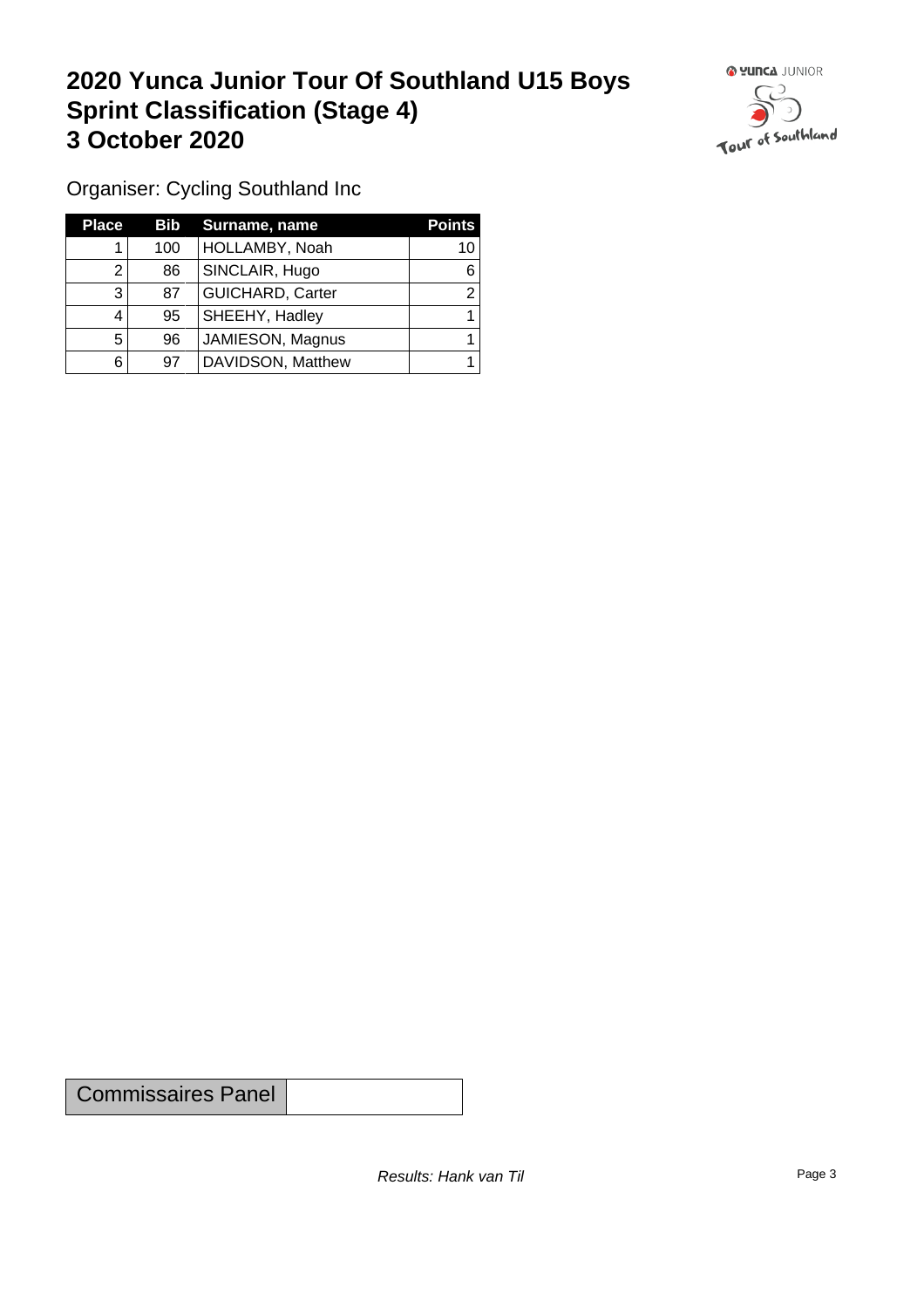# **2020 Yunca Junior Tour Of Southland U15 Boys KOM Classification (Stage 4) 3 October 2020 1999 <b>1999 1999 1999 1999 1999 1999 1999 1999 1999 1999 1999 1999 1999 1999 1999 1999 1999 1999 1999 1999 1999 1999 1999 1999 1999 1999 1999 1999 19**



Organiser: Cycling Southland Inc

| Place |                  | Bib Surname, name       | <b>Points</b> |
|-------|------------------|-------------------------|---------------|
|       | 87               | <b>GUICHARD, Carter</b> | 10            |
|       | 100 <sub>1</sub> | HOLLAMBY, Noah          |               |
| ີ     | 102 <sub>1</sub> | TAYLOR, Zavier          |               |
|       | 89               | <b>BORRIE, Kayne</b>    |               |